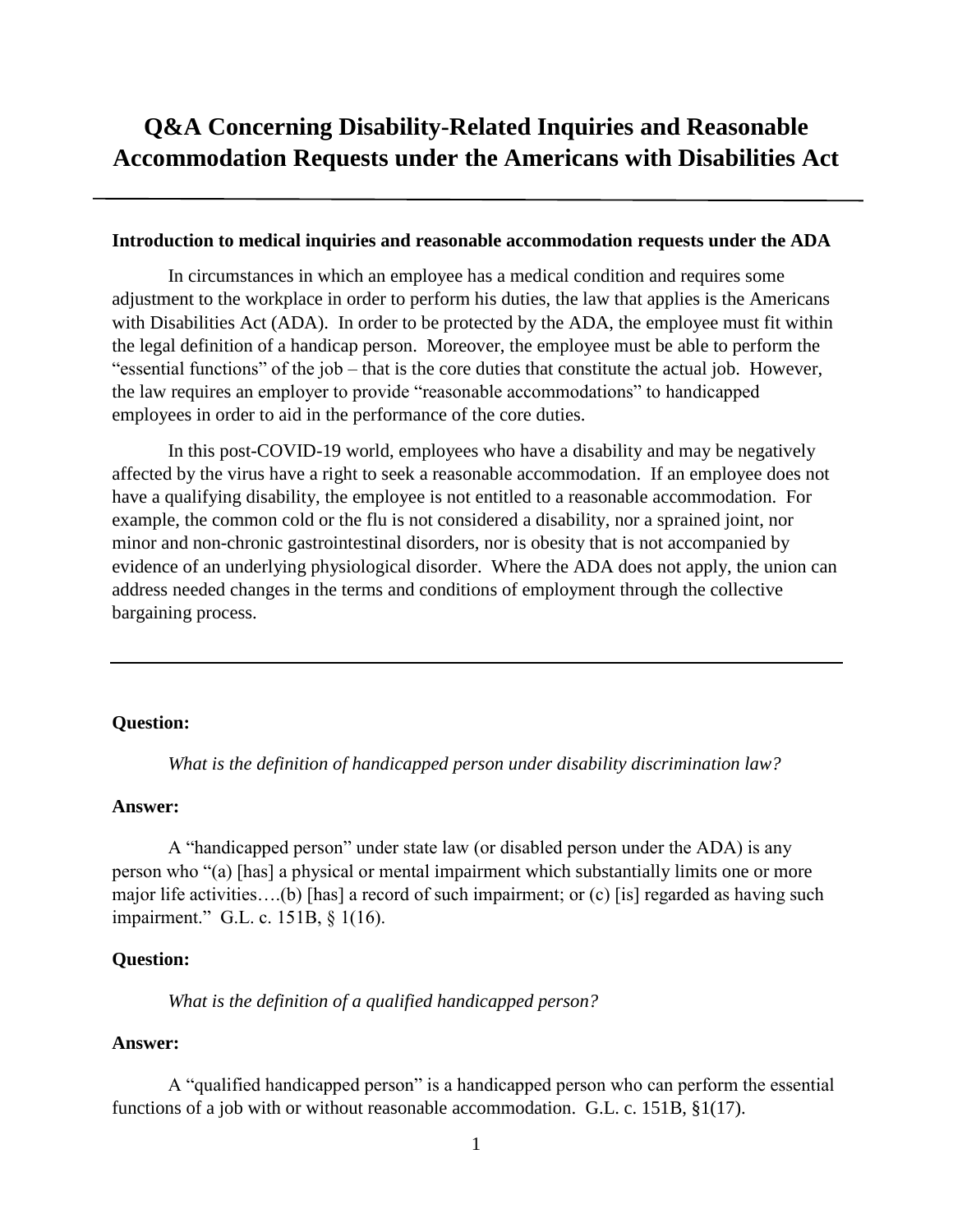*What is the definition of a "reasonable accommodation"?*

#### **Answer:**

A "reasonable accommodation" is any adjustment or modification to a job (or the way a job is done), employment practice, or work environment that makes it possible for a handicapped individual to perform the essential functions of the position involved and to enjoy equal terms, conditions and benefits of employment. MCAD Guidelines: Employment Discrimination on the Basis of Handicap.

#### **Question**:

*How must an individual request a reasonable accommodation?*

## **Answer**:

When an individual decides to request accommodation, the individual or his/her representative must let the employer know that s/he needs an adjustment or change at work for a reason related to a medical condition. To request accommodation, an individual may use "plain English" and need not mention the ADA or use the phrase "reasonable accommodation." EEOC Enforcement Guidance on Reasonable Accommodation and Undue Hardship under the ADA (hereafter EEOC Reasonable Accommodation Guidance).

#### **Question**:

*What must an employer do after receiving a request for reasonable accommodation?*

## **Answer**:

The employer and the individual with a disability should engage in an informal process to clarify what the individual needs and identify the appropriate reasonable accommodation. The employer may ask the individual relevant questions that will enable it to make an informed decision about the request. This includes asking what type of reasonable accommodation is needed. EEOC Reasonable Accommodation Guidance.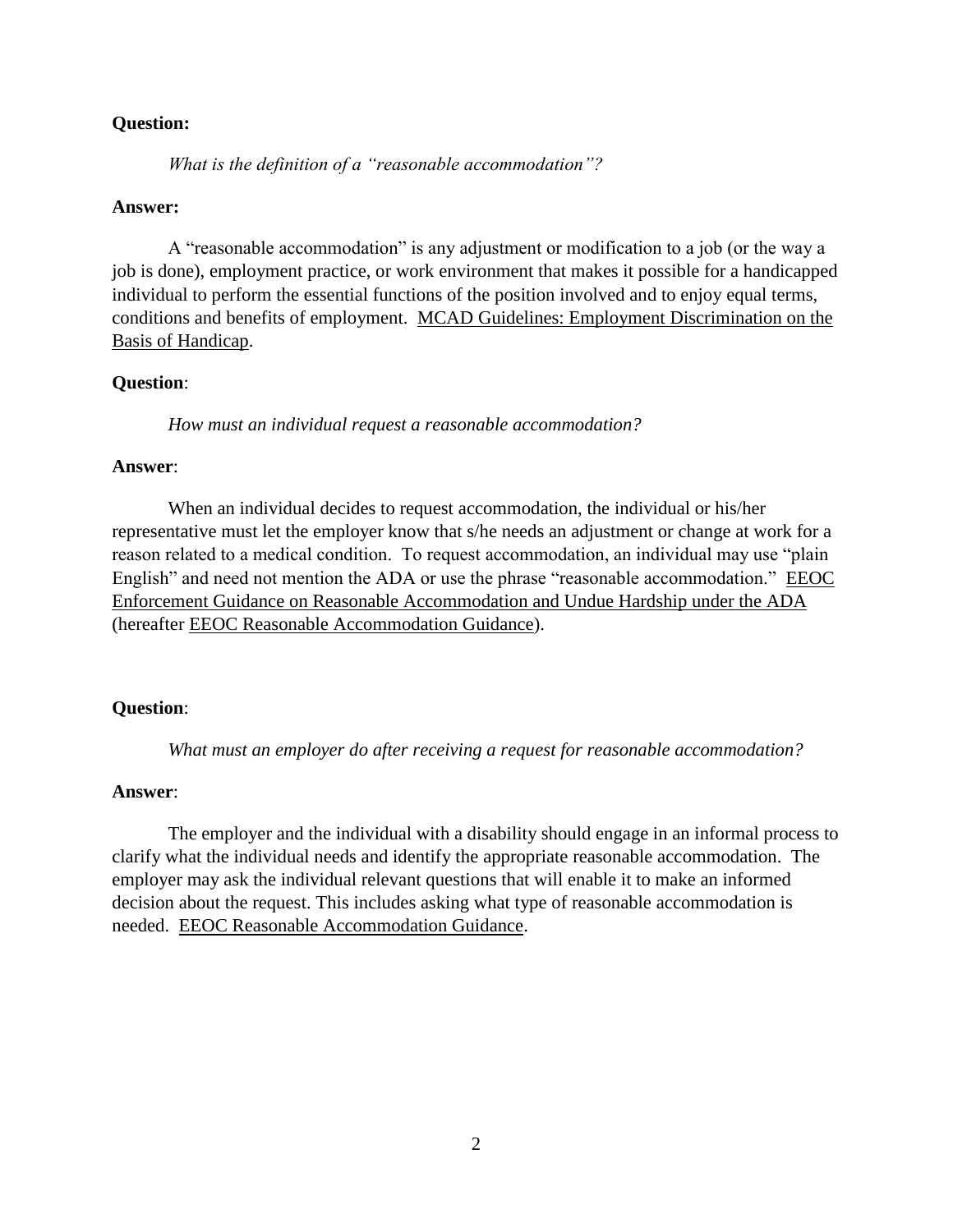*What is a "disability related inquiry?"*

## **Answer:**

A "disability-related inquiry" is a question that is likely to elicit information about a disability, such as asking employees about whether they have or ever had a disability or the kinds of prescription medications they are taking. EEOC Enforcement Guidance on Disability Related Inquiries and Medical Examinations Under the Americans with Disabilities Act.

## **Question**:

*Under what conditions may an employer make a disability related inquiry under the Americans with Disabilities Act?*

#### **Answer**:

The Americans with Disabilities Act expressly prohibits a covered employer from making inquiries of an employee as to whether such employee is an individual with a disability, or as to the nature and severity of the disability, **unless** the inquiry is shown to be job-related and consistent with business necessity. 42 U.S.C.S 12112(d)(4)(A); 29 C.F.R. §§ 1630.13, 14.

## **Question**:

*What are some examples of situations in which medical examinations or disability related inquiries are allowed?*

#### **Answer**:

An employer may inquire of an employee as to whether she has a handicap or disability, and may ask the employee about the nature and extent of the handicap or disability, so long as the inquiry is job-related and consistent with business necessity. In all instances, the purpose of the inquiry must be one of business necessity, and the scope of the inquiry must be limited to job-related functions or otherwise sanctioned by law. 29 C.F.R. § 1630.14(c). Employers may conduct employee medical examinations or make medical inquiries where there is evidence of a job performance or safety problem or examinations to determine current "fitness" to perform a particular job. US Equal Employment Opportunity Commission, Technical Assistance Manual on the Employment Provisions of the ADA S 6.6 (Jan. 1992) (EEOC Technical Assistance Manual).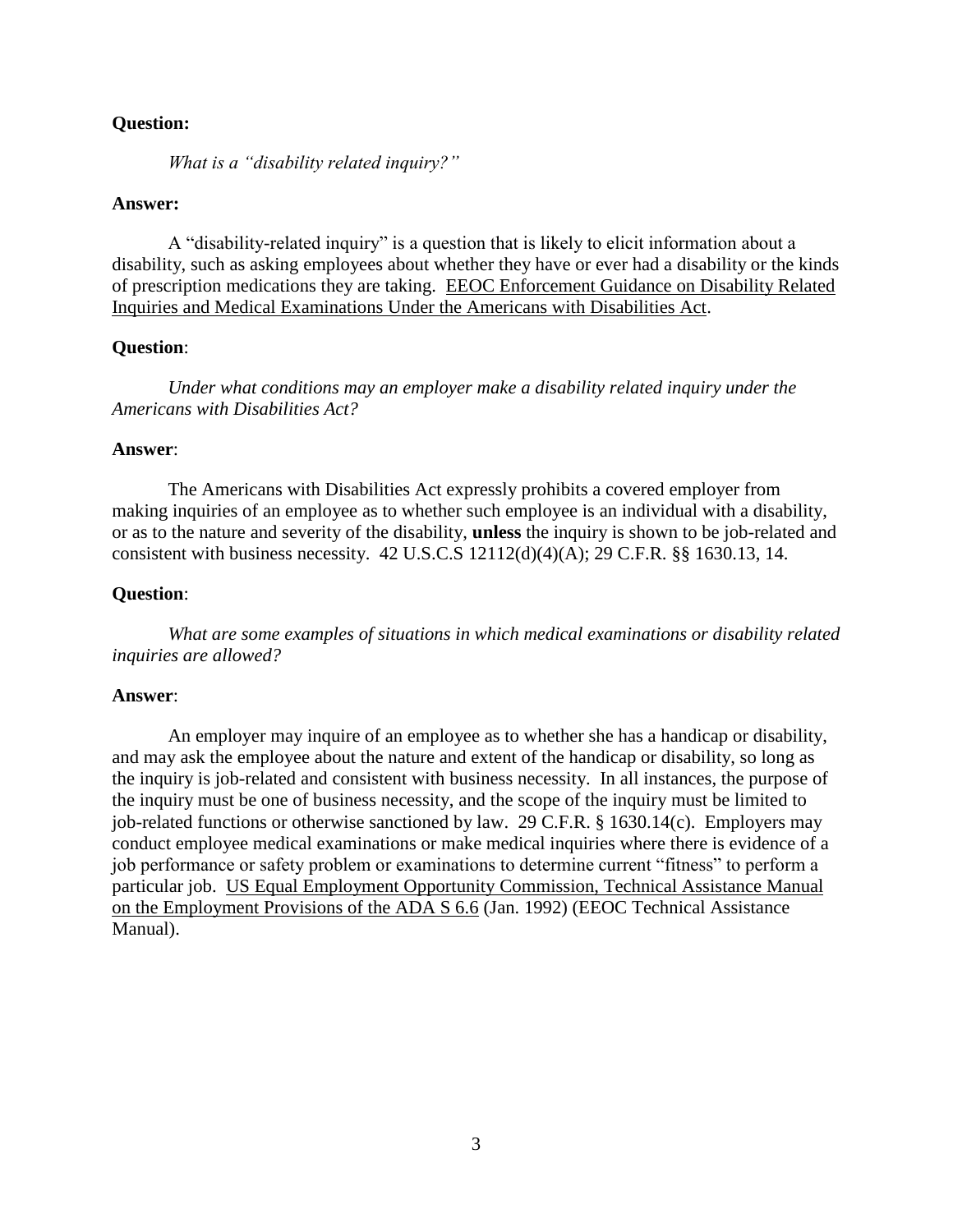*May an employer ask an individual for documentation when the individual requests reasonable accommodation?*

#### **Answer**:

Yes. When the disability and/or the need for accommodation is not obvious, the employer may ask the individual for reasonable documentation about her disability and functional limitations. The employer is entitled to know that the individual has a covered disability for which she needs a reasonable accommodation. EEOC Reasonable Accommodation Guidance.

An employer is entitled to conduct appropriately focused inquiries (or medical tests) in this context. Medical inquiries related to an employee's handicap or disability and functional limitations may include consultations with knowledgeable professional sources, such as occupational and physical therapists, and rehabilitation specialists. MCAD Guidelines: Employment Discrimination on the Basis of Handicap.

## **Question**:

*Is there a limit to the documentation that an employer may require in the context of a request for reasonable accommodation?*

#### **Answer**:

Yes. The employer can require reasonable documentation. Reasonable documentation means that the employer may require only the documentation that is needed to establish that a person has a disability, as defined by law, that the disability necessitates a reasonable accommodation and documentation that defines the scope of the accommodation. Thus, an employer, in response to a request for reasonable accommodation, cannot ask for documentation that is unrelated to determining the existence of a disability and the necessity for an accommodation. This means that in most situations an employer cannot request a person's complete medical records because the records are likely to contain information unrelated to the disability at issue and the need for accommodation. If an individual has more than one disability, an employer can request information pertaining only to the disability that requires a reasonable accommodation. EEOC Reasonable Accommodation Guidance.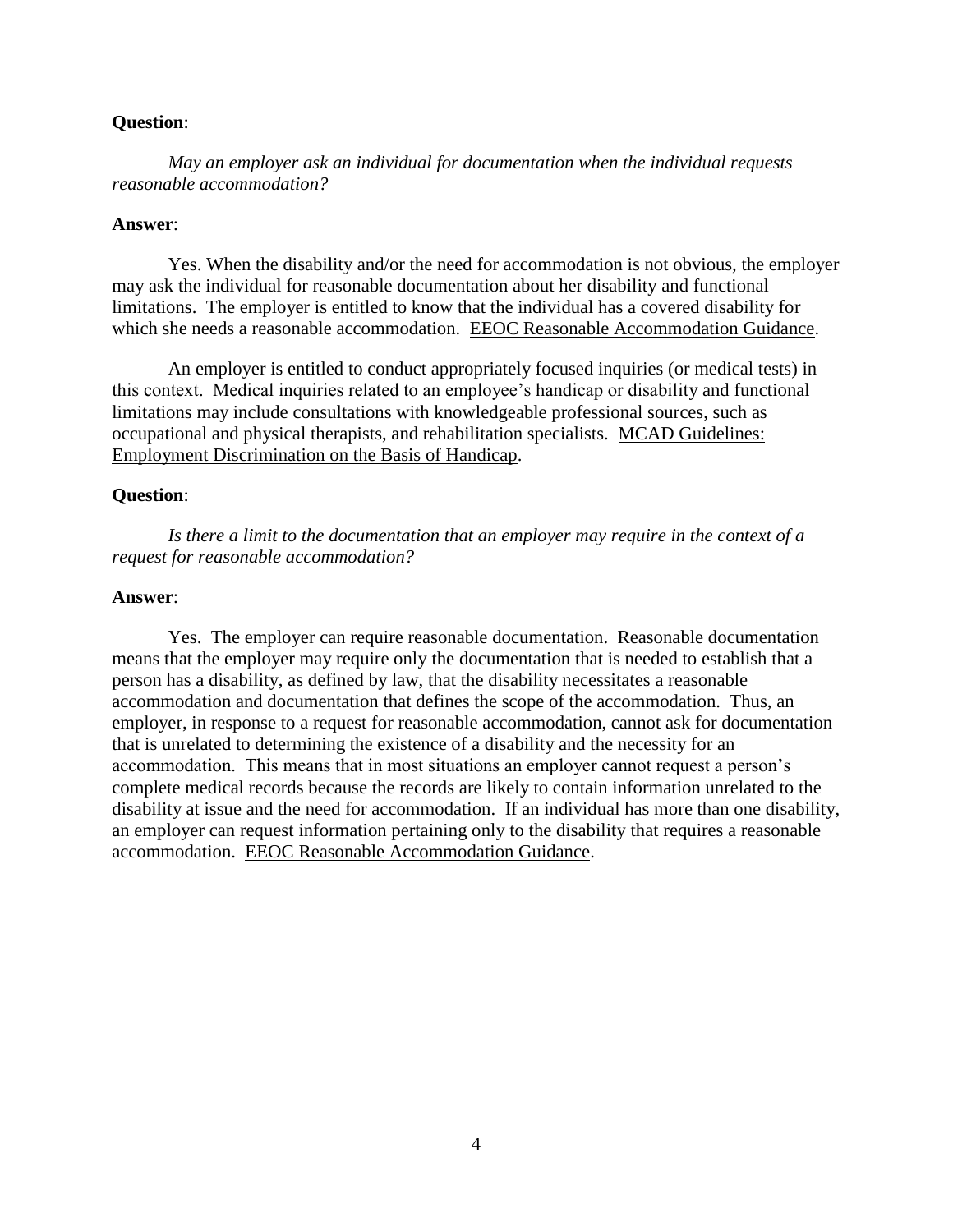*How does the employee ensure that the employer only has access to reasonable documentation of the disability and need for reasonable accommodation?*

#### **Answer**:

In requesting documentation, an employer should specify what type of information it is seeking regarding the disability, the functional limitations, and the need for reasonable accommodation. The individual can be asked to sign a limited release allowing the employer to submit a list of specific questions to the health care or vocational professional. The release should be clear as to what information will be requested. EEOC Reasonable Accommodation Guidance.

#### **Question**:

*May an employer have an employee who is requesting a reasonable accommodation examined by its own health care provider?*

## **Answer**:

In some instances, yes. If the employer has explained what type of documentation is needed, and the employee fails to provide it or provides insufficient documentation, the employer may require the employee to see a health care professional of the employer's choice.

Even where an employee initially provides insufficient documentation, however, the employer should consider asking the employee's health care provider for additional information before requiring an examination by the employer's health care professional. This is because an employee's health care provider frequently is in the best position to provide information about the employee's limitations.

## **Question**:

*Is an employer required to provide the reasonable accommodation that the individual wants?*

## **Answer**:

The employer may choose among reasonable accommodations so long as the chosen accommodation is effective. Stewart v. Happy Herman's Cheshire Bridge, Inc., 117 F.3d 1278, 1285-86 (11th Cir. 1997). As part of the interactive process, the employer may offer alternative suggestions for reasonable accommodations and discuss their effectiveness in removing the workplace barrier that is impeding the individual with a disability.